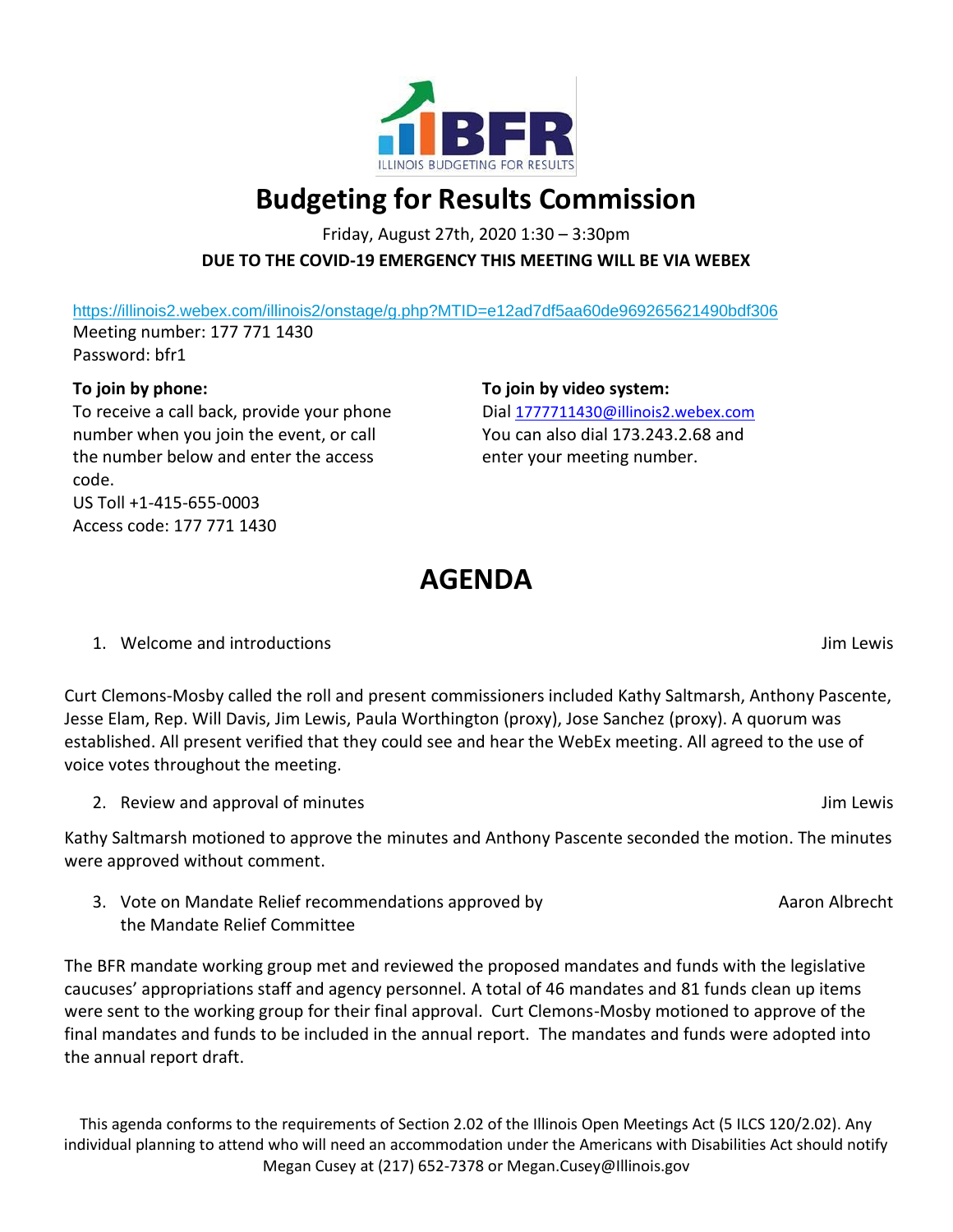4. Annual Report Preparation Proposed recommendations for 2022 Proposed Outline for 2021 annual report Discuss schedule for reviewing and approving draft report

Curt outlined the schedule for the upcoming meetings: The final vote on the annual report will need to take place by the 29<sup>th</sup> of October in order to file the reports with the State Library, the General Assembly and the Governor. The vote on the reports produced this year will take place during the October  $8<sup>th</sup>$  meeting for their inclusion in the annual report. On October 15<sup>th</sup> the final draft of the annual report will be circulated to the members of the commission to be reviewed during the October 22<sup>nd</sup> meeting and voted on by the 29<sup>th</sup> of October. We will need quorum during the meetings on the 8<sup>th</sup>, 22<sup>nd</sup>, and 29<sup>th</sup>.

Curt presented the list of recommendations for discussion. The recommendations include: (1) the continued customization of the Pew/ Results First cost-benefit model; (2) to review and renew the BFR Program Evaluation methodology to conform with best practices in the field; (3) to integrate the principles of diversity, equity, and inclusion into the SPART program evaluation methodology of BFR; (4) to organize an annual conference of the Chief Results Officers to find avenues of further collaboration; (5) to undertake a study of state-funded health-related programming that identifies the programs and appropriated funding towards treatment-based versus prevention-based healthcare; (6) to increase the number of completed program evaluation reports each year; and (7) to establish a network of cost-benefit analysis experts to advise the BFR unit on the technical aspects of its work.

Commissioner Kathy Saltmarsh expressed concern over the capacity of the staff and the number of workhours required to deliver on these recommendations and suggested exploring additional resources in the form of contractural relationships with technical or expert advisors to help in this regard and/ or by narrowing the scope of the recommendations to concentrate on core duties and responsibilities.

Chairman Jim Lewis suggested exploring the possibility of parterning with a foundation to help resource recommendation 5, the study on healthcare treatment versus prevention program spending in Illinois.

Curt Clemons-Mosby motioned to include the recommendations into the draft of the annual report and Commissioner Saltmarsh seconded the motion. The motion passed.

5. New Business Jim Lewis